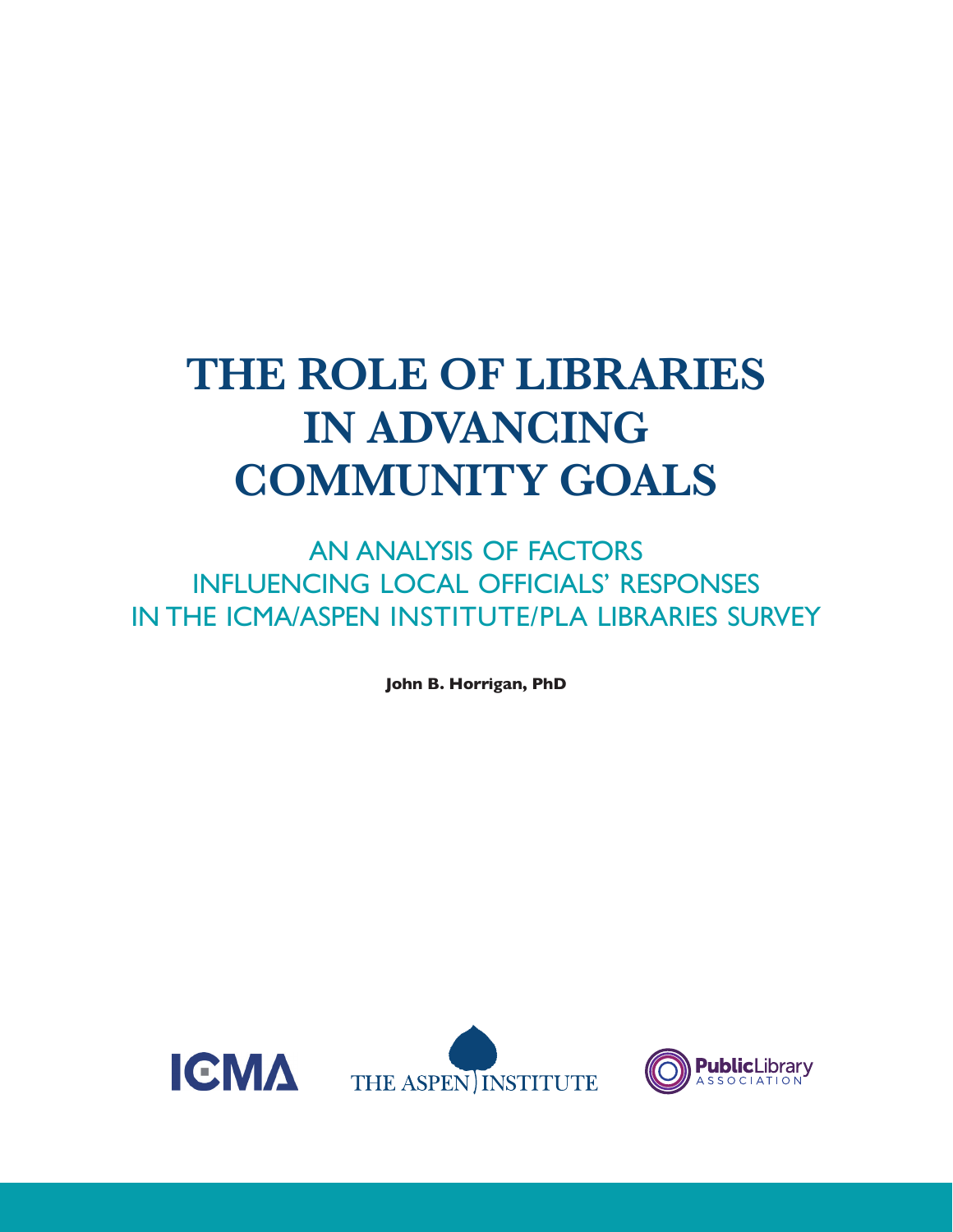# **THE ROLE OF LIBRARIES IN ADVANCING COMMUNITY GOALS**

# AN ANALYSIS OF FACTORS INFLUENCING LOCAL OFFICIALS' RESPONSES IN THE ICMA/ASPEN INSTITUTE/PLA LIBRARIES SURVEY

This report is a written analysis of the survey data from the ICMA/Aspen Institute/PLA survey on libraries conducted in mid-2016. The analysis is based on the opinions and expertise of John B. Horrigan, PhD. The interpretations and analysis in this summary report are solely those of the report's author and should not be attributed to the International City/County Management Association, The Aspen Institute, Public Library Association or any other funding entity.

The complete data set from the survey is available online at the ICMA web site. To access it, click here **[www.icma.org/2016librariessurveydataset](http://www.icma.org/2016librariessurveydataset)**

The complete summary report of the ICMA survey, *Local Libraries Advancing Community Goals, 2016*, is available online at **[www.icma.org/2016librariessurveyreport](http://www.icma.org/2016librariessurveyreport)**

This summary by John B. Horrigan, PhD, can be downloaded online at **[as.pn/icmasurvey](https://www.aspeninstitute.org/publications/icma-survey-results-analysis)**

To learn what communities are doing to transform their libraries, download the *Rising to the Challenge: Re-Envisioning Public Libraries* report or its companion, *Action Guide for Re-Envisioning Your Public Library*, or to share the work that you are doing around library and community transformation in your own community, please visit the Aspen Institute Dialogue on Public Libraries online at **[LibraryVision.org](http://www.libraryvision.org/)**

For inquiries contact:

Amy Garmer **Director** The Aspen Institute Dialogue on Public Libraries The Aspen Institute Communications and Society Program One Dupont Circle, NW Suite 700 Washington, DC 20036 Telephone: 202-736-5818 Fax: 202-467-0790 Email: [amy.garmer@aspeninst.org](mailto:amy.garmer@aspeninst.org)

Copyright ©2017 by The Aspen Institute The Aspen Institute One Dupont Circle, NW Suite 700 Washington, DC 20036 **[www.aspeninstitute.org](http://www.aspeninstitute.org)**

Published in the United States of America in 2017 by The Aspen Institute. All rights reserved.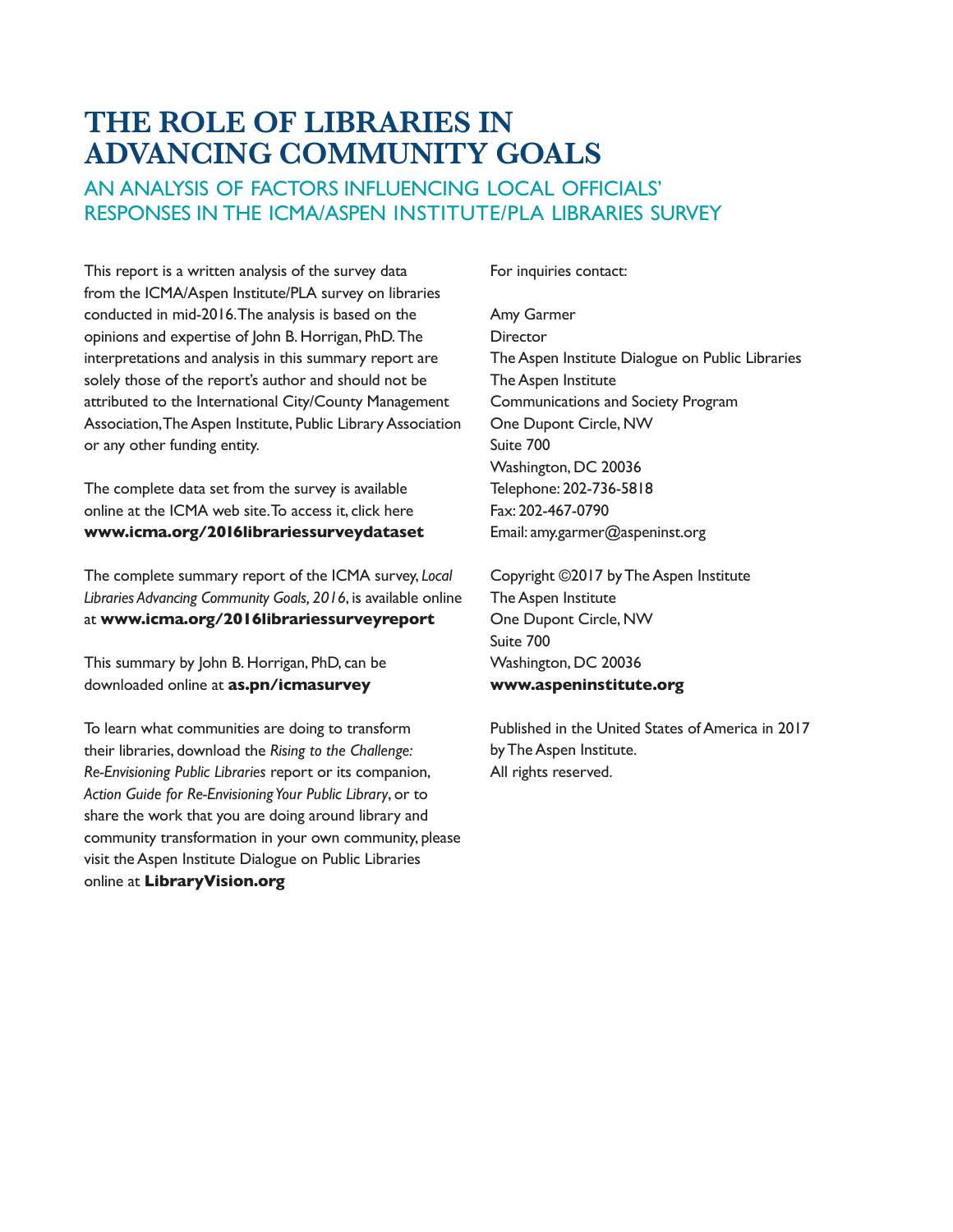# EXECUTIVE SUMMARY

Analysis of *Local Libraries Advancing Community Goals,*  2016<sup>1</sup>, the International City/County Management Association (ICMA) survey of local government officials' perspectives on libraries, reveals several factors that shape respondents' views:

- The population of the respondents' community
- Whether local governments have a governing relationship with libraries
- Whether the library receives a funding allocation from the general fund

**Population**: Respondents from communities with a population of 100,000 or greater consistently expressed more positive views on the role libraries play in the places they live. This comes across most clearly when examining how active the library should be in areas such as providing internet access for people, digital literacy training, online learning, and providing a forum for convening public discussions. In each case, a majority of respondents said that these are areas where the library should definitely play a role. Respondents from the larger population centers are also more likely to say the library plays a role in advancing community goals such as providing highspeed internet access and digital skills training.

**Governing relationship**: Half of respondents said their library has a governing relationship with the local government. The presence of this governing relationship means a greater frequency of local government officials are engaging with library leadership. This includes library representatives being kept informed about local government decision-making, being in contact with local government through open channels of communication, and being invited to present information to local government officials.

**Allocation from the general fund**: Some 60% of respondents said their local library receives financing from their community's general fund and among those who said there is a governing relationship with their library, that figure is 85%. This means there is a great deal of overlap in the impacts of libraries who receive dollars from a general fund and those with a governing relationship. That said, in many instances the "general fund" impact has its own statistically significant impact on responses. This shows up in particular in respondents' views on library priorities. Where libraries receive a general fund allocation, local government officials are more likely to say libraries should definitely provide digital skills training (both on hardware/

software and privacy/security) and help low-income families understand broadband service plans.

Other findings of interest:

### **Priorities for local officials and the public**:

Comparing responses from government officials in the ICMA survey and those of the public in 2015 and 2016, The Pew Research Center surveys (see page 15) reveals both alignment and divergence on libraries' priorities. When it comes to libraries coordinating with local schools and providing "makerspace" tools for learning and creativity, half or more of the public and local officials are in agreement that libraries should definitely be involved in these areas.

However, for training that relates to the digital world, there are some differences, with the public placing more importance on these things than local government officials. The majority of ICMA respondents and Americans surveyed by Pew see training on digital tools such as computers and smartphones as something libraries should definitely do. Yet, a notably stronger majority of the general public emphasizes this compared to local government officials. And there is significant divergence on whether libraries should definitely provide training on how people can protect their online privacy and security. Three-quarters of Americans say this, but less than half of government officials do.

**Funding:** Just under half of all respondents said more funding is needed to support the library's role in the community, but over half of libraries where a governing relationship exists, or that receive an allocation from the general fund, agree strongly or very strongly that more funding is needed. While just over half of all respondents said their library receives funding from non-governmental entities, three-quarters of those from places whose population exceeds 100,000 say this and two-thirds of those whose libraries have governing relationships say this.

**E-rate**: Local government officials from places whose population exceeds 100,000 are far more likely than others to be aware that the E-rate program can support libraries, and are more than twice as likely as the norm (the average number of respondents from the ICMA survey) to say their libraries receive E-rate funding. Respondents from the north central part of the United States were less likely to be aware that E-rate dollars could be used for libraries and also less likely to say their libraries receive such support.

**<sup>1</sup>** The Aspen Institute ICMA Report

<sup>1</sup> *Local Libraries Advancing Community Goals, 2016*, ICMA, January 2017. Available online at [www.icma.org/2016librariessurveyreport](http://www.icma.org/2016librariessurveyreport)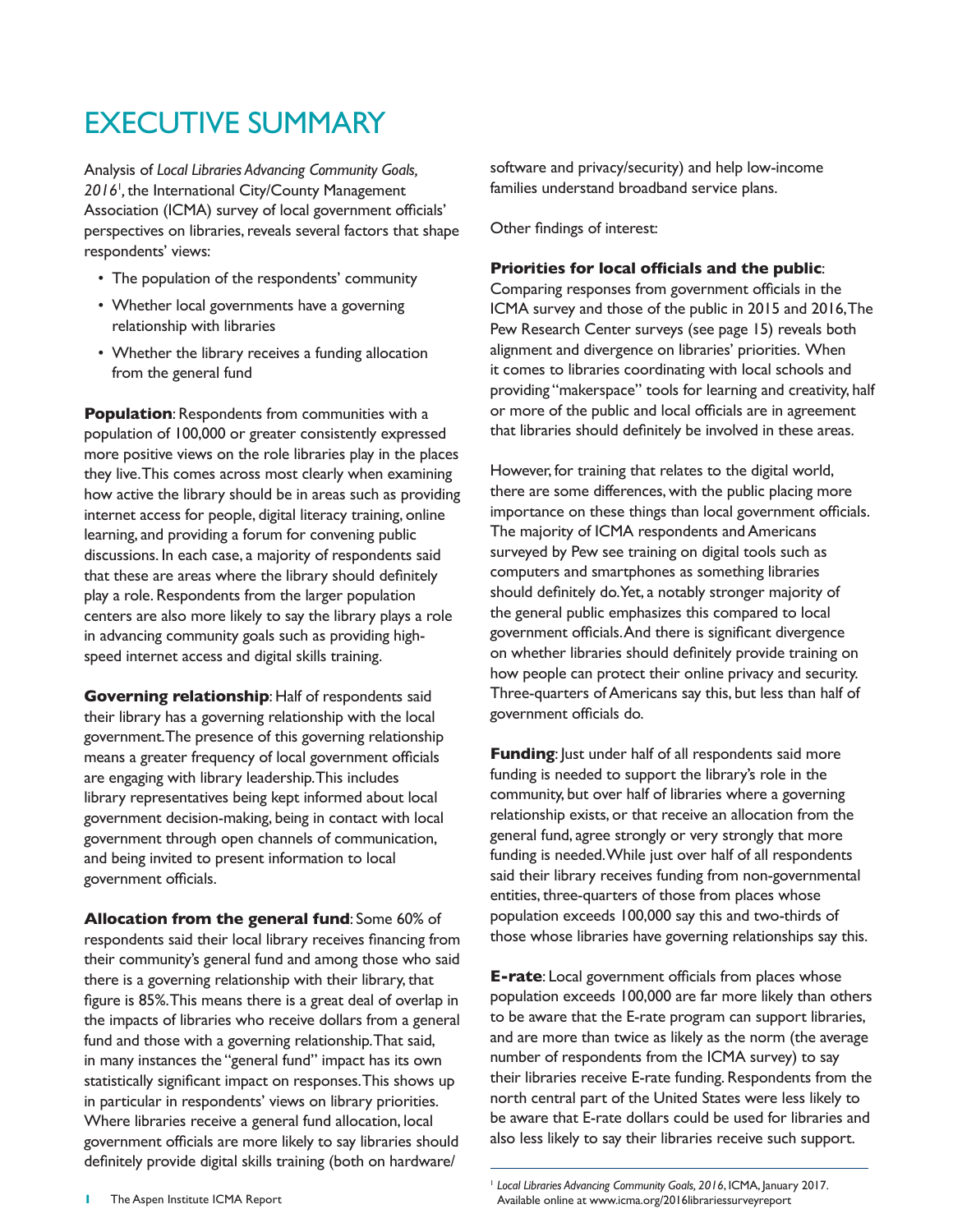# ANALYSIS OF ICMA SURVEY OF GOVERNMENT OFFICIALS ON LIBRARIES

### **Introduction**

*The International City/County Management Association (ICMA), in partnership with the Aspen Institute Dialogue on Public Libraries and the Public Library Association (PLA), conducted a nationwide survey*<sup>2</sup>  *in the spring of 2016 focused on the evolving role of public libraries in advancing community goals. The survey was sent to 9,675 chief administrative offices of local governments; 1,927 surveys were returned for a response rate of 20%. This effort was undertaken to better understand how public libraries can be leveraged to advance community goals and how government agencies can partner with library leaders to better engage, inform, and empower residents. The survey was conducted in follow-up to ICMA's 2010 Public Library Initiative Survey.* 

What follows is an analysis of responses that focuses specifically on variables that might cause responses to differ significantly from the survey's overall results. The variables considered as potentially significant were:

- Population
- Geography
- Type of government municipality versus county
- Governing relationship: whether the library has a governing relationship with local government, e.g. is a department of local government or otherwise reports to local government managers or leaders
- Funding source: whether the library receives a direct allocation from the general fund

Regression analysis was used to determine whether these variables had any significant impact on responses to selected questions in the survey. This multivariate technique recognizes that more than one of the variables listed above may significantly impact the response to a specific question. In a number of instances, that was the case<sup>3</sup>. For example, respondents from communities whose population is 100,000 or more was generally a significant variable, as well as whether the library has a governing relationship with the local government or receives an allocation from the general fund. The data is not weighted in the analysis that follows, nor does it seem necessary to apply any weight to the overall responses $4$ .

This report has three sections. First, is an overview of the findings from the statistical analysis on specific survey questions. The next section breaks out in tables the answers in the ICMA survey to selected questions by variables that exert statistically significant influences on responses. Finally, there is a discussion of a comparison of questions in the ICMA survey with identical (and, in one case, similar) questions posed to the general public by Pew Research Center.

<sup>2</sup> *Local Libraries Advancing Community Goals, 2016*, ICMA, January 2017. Available online at [www.icma.org/2016librariessurveyreport](http://www.icma.org/2016librariessurveyreport)

<sup>&</sup>lt;sup>3</sup> The ICMA survey gathered information on population of respondents' communities for population thresholds between 250,000 and 500,000, 500,000 and 1 million, and greater than 1 million. But the sample had only 66 responses in those cohorts. Therefore, those cohorts were aggregated with the 100,000 to 250,000 cohort for a "100,000+" population category that had enough cases for drawing statistical inference with sufficient confidence.

<sup>4</sup> Weighting responses by, say, population would simply create overall results that privilege the views of government officials from large population centers. Yet there is no analytic need to do this, especially when the multivariate approach helps disentangle the effect of population on responses. When population or other factors exert a statistically significant influence on responses, they are reported in the following tables.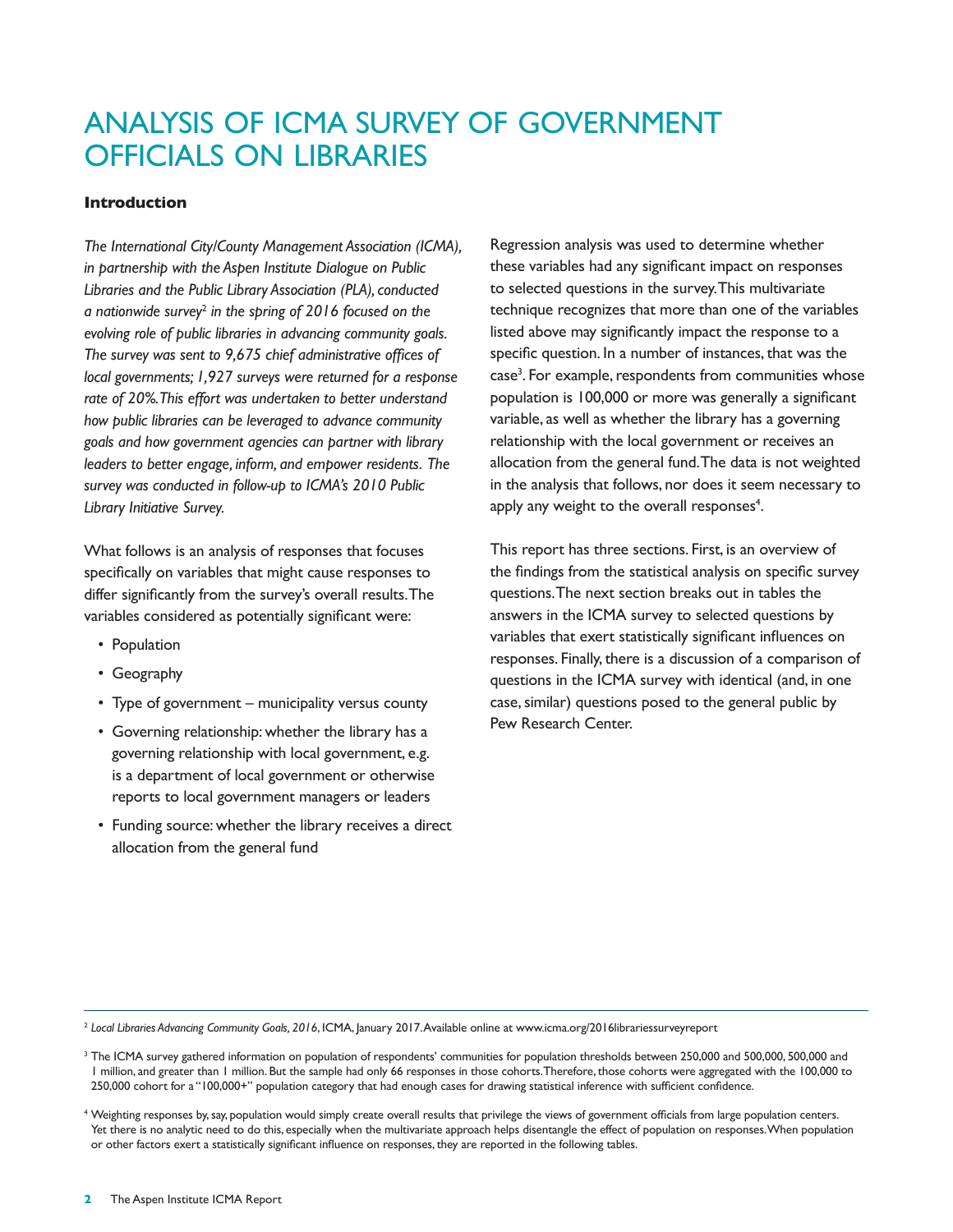# **OVERVIEW**

The ICMA survey asked local officials a number of questions about their communities' relationship with libraries, including governing relationships, funding sources, and frequency of interactions between the library and local officials. Questions also touched on the federal E-rate program and the public's level of interest in libraries. Finally, there was a series of questions that asked about community priorities, the library's role in addressing them, and local officials' views on areas that should be priorities for libraries.

What follows is an overview of those findings and the factors (e.g., population or funding) that shape variations in the responses of local officials. The section after this provides detail on responses and how they vary by different variables. Generally, the community's population, the governing relationship, and funding source (i.e., whether the library receives an allocation from the general fund) are the most influential factors. Geography plays less of a role and is called out in the detailed tables only when a particular geographical category impacts findings.

**Engagement questions**: If the library has a governing relationship with local officials, library representatives are more likely to be invited to discussions about relevant local issues. Some 56% of libraries with a governing relationship are invited often or very often to discussions about local issues compared with 38% for all respondents. That is also true if the library receives a funding allocation from the general fund (51%) and in libraries in communities with populations of 100,000 people or more (52%).

The same pattern holds true when it comes to library representatives being kept informed about local government decision-making processes. Forty-eight percent of respondents said that library representatives are kept informed about local government decisionmaking often or very often. This happens with greater frequency for those with governing relationships (73%) and those with allocations from the general fund (66%). Population matters too. Respondents from places with populations over 100,000 and in places with population between 50,000 and 100,000 said libraries are more likely to be kept informed about decision-making often or very often, with 66% and 60% figures for this, respectively.

For other metrics on the extent to which local government officials engage with library leaders:

- *• Being in contact with government officials through open communication channels*: Some 67% of all respondents said such contact happens often or very often, but 82% of those from places of 100,000 or more said this.
- *• Being invited to make presentations to local government*: 43% said this occurs often or very often, but 52% of respondents where the library has a governing relationship with the community said this.
- *• Local government representatives contacting library staff as resources for decision-making*: Just 24% said this happens often or very often, but that figure is 37% when there is a governing relationship and 36% in places with population over 100,000.

### **Contact with chief librarian/director**:

When asked how often they contact their library leader, respondents who said the library and the local government had a governing relationship were more likely to say contact was at least weekly; libraries who receive an allocation from a general fund had a higher incidence of this as well. Some 58% of all respondents said contact was either weekly or monthly, with 82% of those whose libraries have governing relationships saying this and 75% of respondents whose libraries receive an allocation from the general fund.

**Funding:** A narrow majority (53%) agree or strongly agree libraries are adequately funded, a figure that is higher in libraries with a governing relationship with local government (60%) and in places with populations exceeding 100,000 (58%).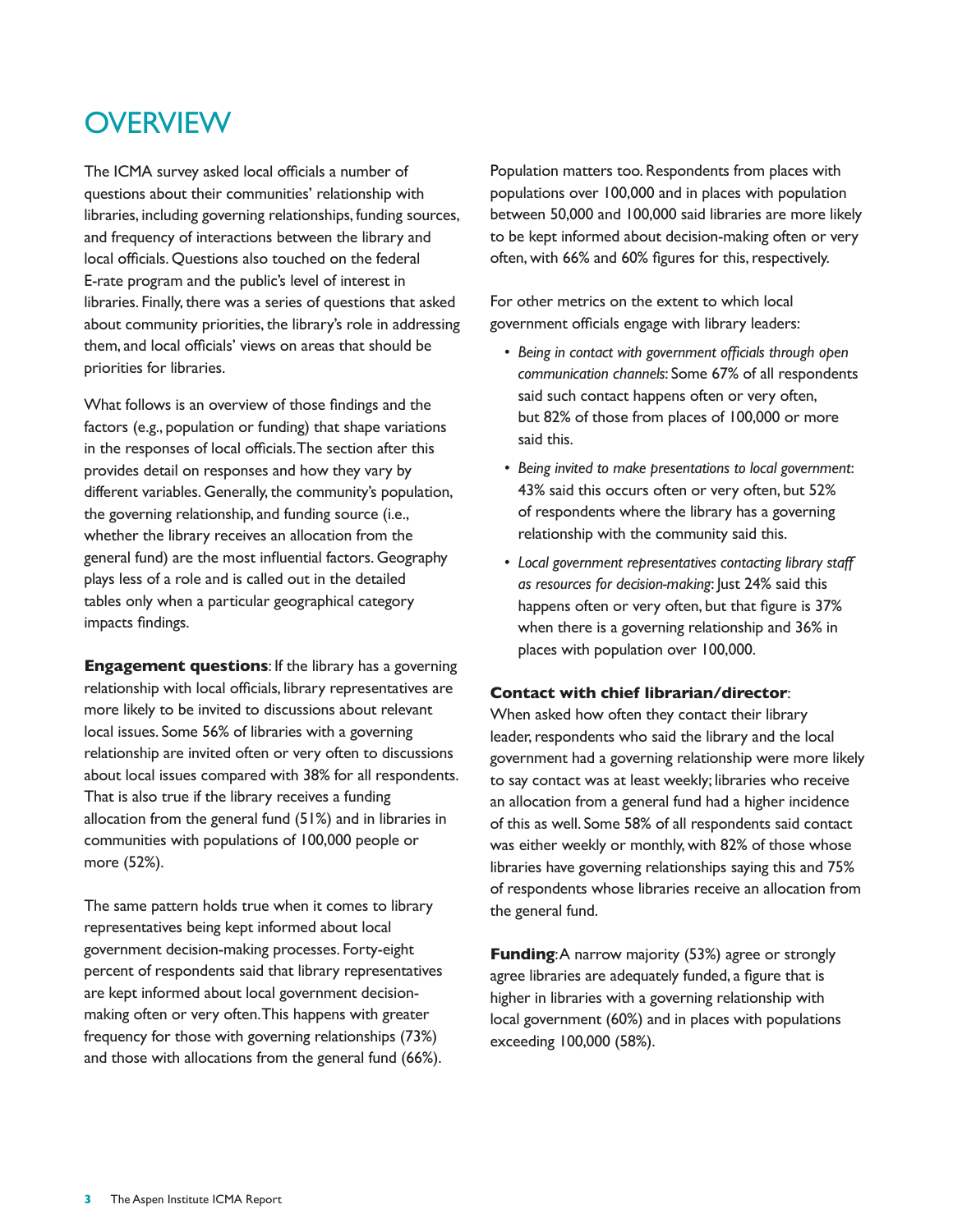A minority (27%) see the library budget as more vulnerable than other budgets, a figure that doesn't vary significantly. At the same time, 45% agree or strongly agree that libraries need more funding to support the library's role in their community, with libraries with governing relationships (53%) and allocations from the general fund (51%) more likely to say this.

With respect to funding from non-governmental entities, 54% of respondents say this is the case for libraries in their communities, but two-thirds (67%) of those with a governing relationship and three-quarters (75%) of libraries in communities with population over 100,000 say this.

**E-rate**: Just about one-third (32%) of government officials surveyed are aware that the federal E-rate program can support libraries, but half of libraries with governing relationships and more than half (56%) of respondents from communities with populations over 100,000 say this. Those in the north central part of the United States are less likely to be aware of E-rate as a possible funding source.

However, nearly two-thirds (63%) of respondents do not know whether their community's library has E-rate support while just 1 in 6 (17%) say their library receives E-rate funding. Libraries in communities with more than 100,000 residents are much more likely to say they receive E-rate funds (38% do) and those with governing relationships are more likely to say this (28% do).

**Interest in libraries**: Some 60% of all local government officials surveyed said that the public's interest in library services was high or very high. This figure was markedly higher for local officials from

communities with populations over 100,000, where 71% reported high or very high interest in library services. Two-thirds (67%) of those in communities with between 50,000 and 100,000 people said this, with 26% reporting very high interest (compared with the 17% average).

**Community priorities**: When asked about current priorities, 75% of respondents said access to high-speed internet service is a high or very high priority, with places with a governing relationship with the library and which give libraries an allocation from the general fund more likely to say this. Primary and secondary school attainment was the next most prominent priority, with 68% saying it is a high or very high priority. Respondents from communities with populations over 100,000 were twice as likely as the norm (the average number of respondents from the ICMA survey) to say this is a very high priority (by a 34% to 17% margin). For early childhood education, 67% see this as a high or very high priority, while respondents from places whose populations exceed 100,000 are twice as likely as the average to see this as a very high priority.

Digital literacy was cited as a priority by 51% of respondents as a high or very high priority. Those from communities with populations over 100,000 were far more likely (67%) to cite this as a high or very high priority than the average. Some 61% from places with populations between 50,000 and 100,000 cited digital literacy as a high or very high priority. The same pattern repeats itself with civic engagement, where 53% cite this as a high or very high priority, as well as for neighborhood and community development (59%). The largest population centers see these issues as very high priorities, where the medium-sized 50,000 to 100,000 places see them as high priorities.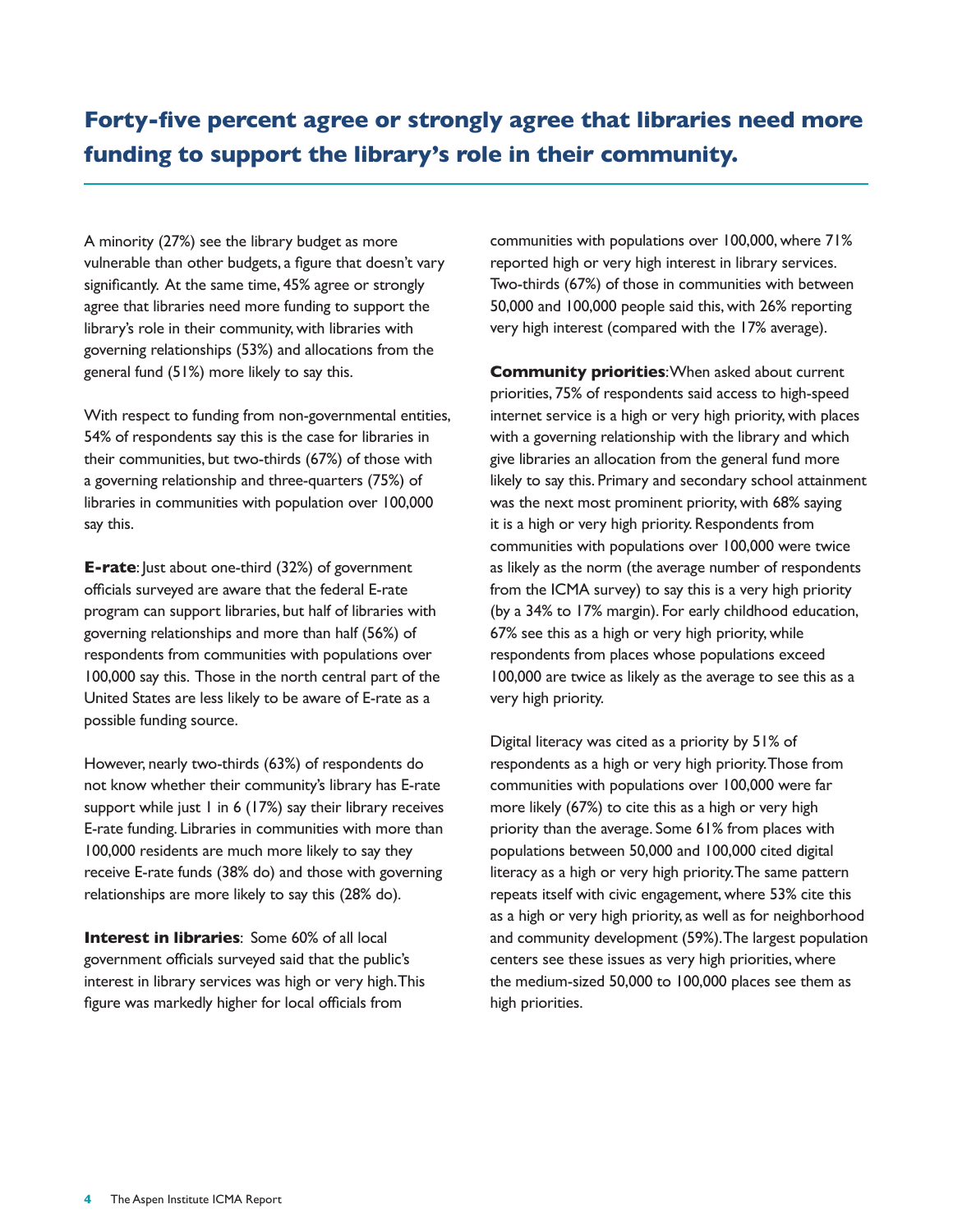#### **Libraries role in advancing community goals**:

The survey asked government officials to consider the role of libraries in advancing community priorities and, generally, officials see the libraries role in advancing goals as they see community priorities. In other words, local governments see an alignment between the highest community priorities and the importance of the library's role in addressing these same priorities. Some 73% see libraries having an important or highly important role in addressing access to highspeed internet service, a figure that rises to 87% for places where the library has a governing relationship with local government and 83% for places where libraries receive an allocation from the general fund. For places with more than 100,000 in population, 83% see access to broadband as an important or highly important priority, with a notable 63% saying it is a highly important priority (versus the 47% figure for all respondents).

Fully 65% say addressing digital literacy is an important or highly important priority. Where respondents come from places with more than 100,000 people, 84% say this, with more than half (53%) saying digital literacy is a highly important priority for the local library. Places with governing relationships or where libraries receive funding from the general fund also place greater priority on digital literacy.

The patterns are much the same for early childhood education and primary/secondary educational attainment, where 65% and 59%, respectively, see the library has having an important or highly important role. For respondents from larger (100,000+) communities, these issues are much more likely than the norm to be seen as highly important. For early childhood education, 55% of those from the largest population centers see it as highly important (with another 24% saying it is important). With respect to primary and secondary education attainment, 39% of those from 100,000+ places see it as highly important and another 34% see it as important.

Finally, neighborhood and community development, as well as civic engagement, were seen as lower level priorities

**Strong majorities believe libraries should definitely offer free access to high-speed broadband and Wi-Fi and offer programs that teach people how to use digital tools.**

than other issues. Some 45% of local government officials said civic engagement was an important or highly important priority for libraries, although libraries with a governing relationship (54%) or in places of 100,000+ (58%) placed greater emphasis on civic engagement. For neighborhood/community development, 39% said it is an important or highly important priority, though those whose libraries have a governing relationship were a bit more likely (46%) to emphasize this issue.

**Libraries' priorities:** The survey concluded by asking government officials what they think libraries *should do* to meet community needs in a number of areas:

*• Broadband access and digital inclusion*: Strong majorities believe libraries should definitely offer free access to high-speed broadband and Wi-Fi and offer programs that teach people how to use digital tools – by 84% and 63% majorities, respectively. Nine out of ten respondents from larger places and those with governing relationships and allocations from the general fund were more likely to express these views about free high-speed access. Roughly seven in 10 respondents from places where libraries have governing relationships or populations over 100,000 said this about digital skills. Other assistance efforts – such as teaching people about privacy and security or helping low-income families sort through broadband service plans – were seen as definite priorities at 45% and 50% of respondents, respectively.

# **Local governments see an alignment between the highest community priorities and the importance of the library's role in addressing these same priorities.**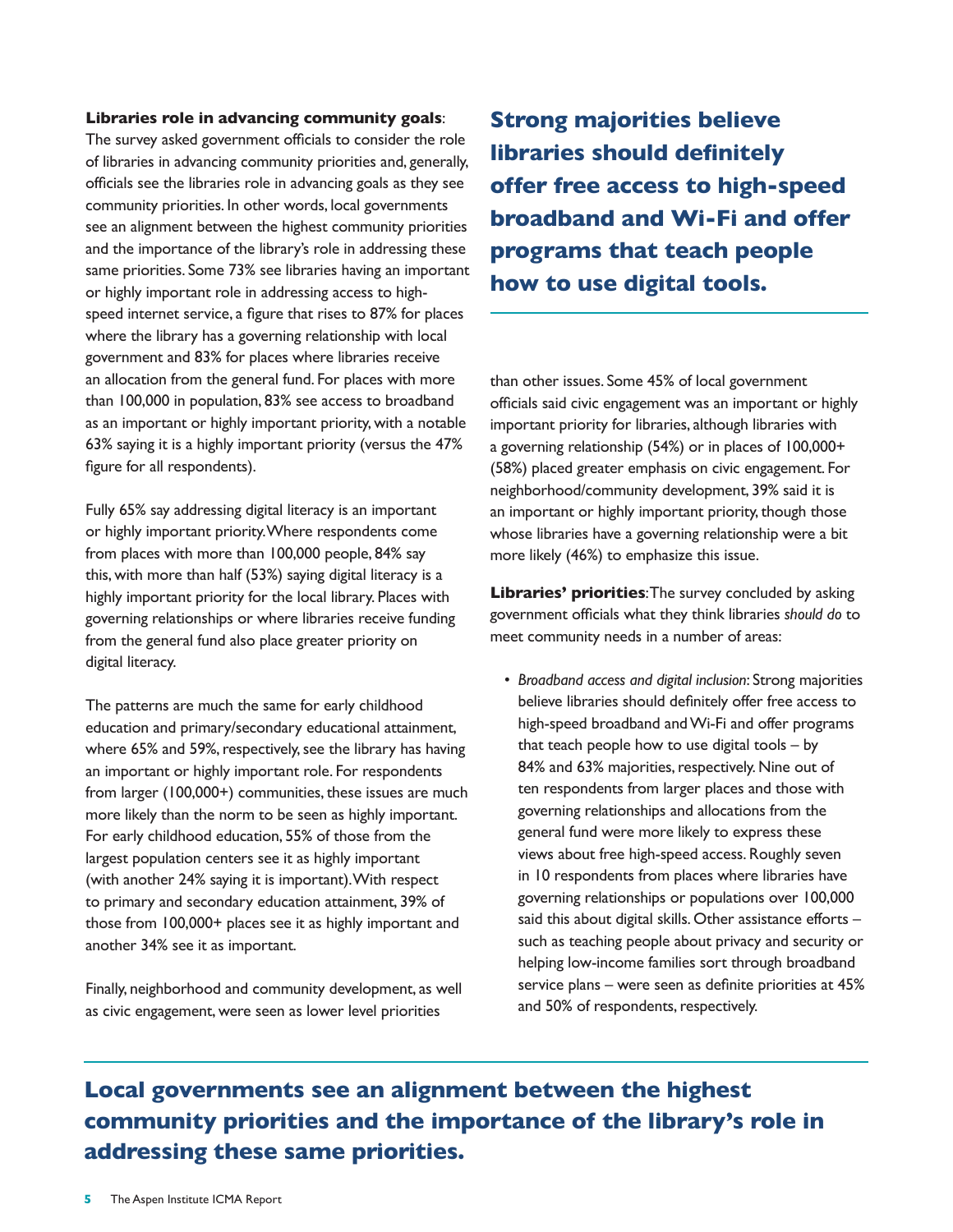Those living in communities with more than 100,000 were more likely to see those items as definite priorities. One possible priority – loaning out tech tools for home broadband access – was seen as a definite priority for just 20% of all respondents and a "maybe" priority for 39%.

- *• Public Service and Civic Engagement*: Some 39% of all respondents said libraries should definitely provide a forum for convening public discussions. For respondents living in places with 100,000 or more people, 60% said this. Fewer (24%) said libraries should support the provision of public health services, but 33% in large population areas (100,000+) said this.
- *• Education*: Clear majorities said libraries should definitely coordinate with local schools to provide resources for kids and provide online learning experiences, with 73% and 57% saying this, respectively. For coordinating with local schools, 81% of respondents living in places with more than 100,000 people cited this as a definite priority and 85% of those living in places between 25,000 and 50,000 in population. For online learning, 70% from large population centers (100,000+) say this. Additionally, half (50%) said libraries should definitely provide "makerspace" tools for community members, with places with larger populations (100,000+) and those from the mid-Atlantic region more likely to say this (63% and 64%), respectively.
- *• Workforce Development*: Respondents see workforce development as less of a definite priority than some other areas. Some 32% say libraries should definitely provide training, technology, and resources for jobrelated skills. And 31% say libraries should coordinate with local employers for matching residents to employers' needs. Respondents from larger communities (100,000+) were, by 15 and 13 point margins, more likely to cite those items as definite priorities.
- *• Economic Development*: In the economic development realm, relatively few said libraries should definitely wade into this area. Some 22% said libraries should definitely provide information on how to start a business, though nearly twice of respondents (40%) who live in areas with more than 100,000 people said this. A similar number (23%) said libraries should definitely provide a workspace for mobile workers or entrepreneurs, though 32% of those in large  $(100,000+)$  areas said this.

**Clear majorities said libraries should definitely coordinate with local schools to provide resources for kids and provide online learning experiences.**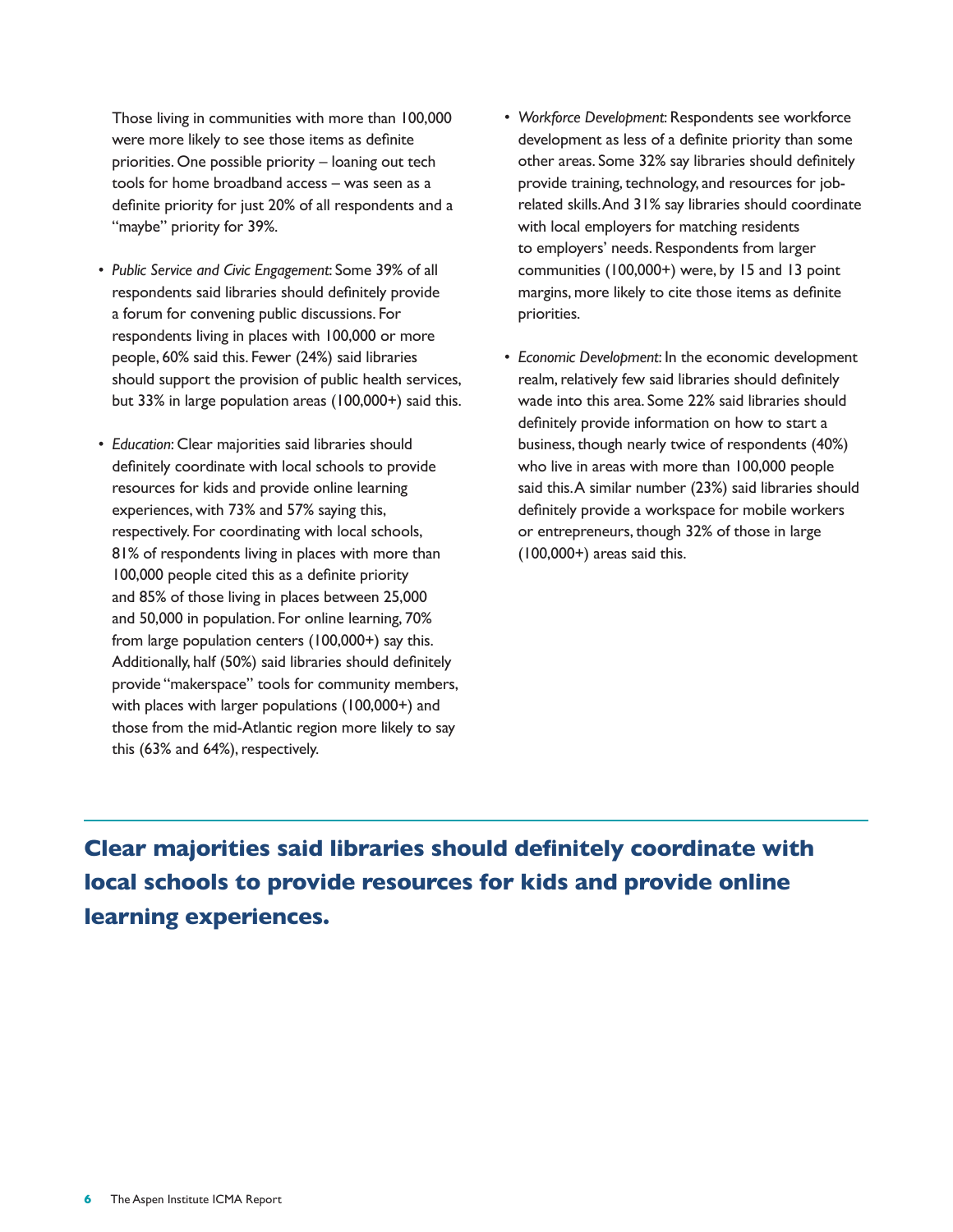# DETAILED RESPONSES

# **2. Please rate the frequency of your engagement with local library leadership using the scale below.**

|                                                                                                                                               | <b>Never</b> | <b>Rarely</b>  | <b>Sometimes</b> | <b>Often</b> | <b>Very Often</b> |
|-----------------------------------------------------------------------------------------------------------------------------------------------|--------------|----------------|------------------|--------------|-------------------|
| a. Library representatives are invited to discussions about<br>relevant local issues (e.g., strategic planning meeting for<br>the community). | 14.7%        | 21.3%          | 25.9%            | 24.3%        | 13.8%             |
| Governing relationship (yes)                                                                                                                  | 4            | $\overline{2}$ | 27               | 34           | 22                |
| Gets allocation from general fund                                                                                                             |              | 15             | 27               | 32           | 19                |
| Municipality                                                                                                                                  | 12           | 2١             | 26               | 26           | 16                |
| Population greater than 100,000                                                                                                               |              | 14             | 29               | 27           | 25                |

|                                                                                                                                                                                                                                    | <b>Never</b> | <b>Rarely</b> | <b>Sometimes</b> | <b>Often</b> | <b>Very Often</b> |
|------------------------------------------------------------------------------------------------------------------------------------------------------------------------------------------------------------------------------------|--------------|---------------|------------------|--------------|-------------------|
| b. Library representatives are kept informed about local<br>government decision-making processes and timing (e.g.,<br>a city council member contacts the library director to<br>inform her/him about potential budget shortfalls). | 17.1%        | 17.1%         | 17.6%            | 28.8%        | 19.3%             |
| Governing relationship (yes)                                                                                                                                                                                                       |              |               |                  | 41           | 32                |
| Gets allocation from general fund                                                                                                                                                                                                  |              | 10            | 18               | 38           | 28                |
| Population greater than 100,000                                                                                                                                                                                                    |              |               |                  | 36           | 30                |
| Population between 50K and 100K                                                                                                                                                                                                    | ۱3           | ۱3            |                  | 33           | 27                |

|                                                                                                                                                                       | <b>Never</b> | <b>Rarely</b> | <b>Sometimes</b> | <b>Often</b> | <b>Very Often</b> |
|-----------------------------------------------------------------------------------------------------------------------------------------------------------------------|--------------|---------------|------------------|--------------|-------------------|
| c. Library representatives are in contact with representatives<br>of the local government through open channels of<br>communication (e.g., phone calls are returned). | 7.8%         | 8.8%          | 16.1%            | 33.7%        | 33.6%             |
| Governing relationship (yes)                                                                                                                                          |              |               |                  | 37           | 47                |
| Gets allocation from general fund                                                                                                                                     |              |               |                  | 37           | 43                |
| Population greater than 100,000                                                                                                                                       |              |               |                  | 33           | 49                |
| Population between 50K and 100K                                                                                                                                       |              |               |                  | 38           | 37                |

|                                                                                                                                                                                                                                 | <b>Never</b> | Rarely | <b>Sometimes</b> | <b>Often</b> | <b>Very Often</b> |
|---------------------------------------------------------------------------------------------------------------------------------------------------------------------------------------------------------------------------------|--------------|--------|------------------|--------------|-------------------|
| d. Library representatives are invited to present information<br>to representatives of the local government (e.g., a trustee<br>is invited to make a presentation to the city council about<br>the library's technology needs). | 14.0%        | 17.0%  | 26.3%            | 25.7%        | 17.0%             |
| Governing relationship (yes)                                                                                                                                                                                                    |              | 8      |                  | 36           | 26                |
| Gets allocation from general fund                                                                                                                                                                                               |              | q      | 29               | 34           | 24                |
| Population greater than 100,000                                                                                                                                                                                                 |              | ۱4     | 29               | 30           | 21                |
| Population between 50K and 100K                                                                                                                                                                                                 | 10           | 16     |                  | 27           | 24                |

|                                                                                                                                                                                                                 | <b>Never</b> | <b>Rarely</b> | <b>Sometimes</b> | <b>Often</b> | <b>Very Often</b> |
|-----------------------------------------------------------------------------------------------------------------------------------------------------------------------------------------------------------------|--------------|---------------|------------------|--------------|-------------------|
| e. Local government representatives go to library staff as a<br>resource to inform their decision-making (e.g., city council<br>members go to the library director to find out about<br>computer usage/demand). | 20.8%        | 30.1%         | 25.1%            | 15.7%        | 8.3%              |
| Governing relationship (yes)                                                                                                                                                                                    | 8            | 22            | 32               | 24           |                   |
| Gets allocation from general fund                                                                                                                                                                               | 10           | 26            | 30               | 21           | 12                |
| Population greater than 100,000                                                                                                                                                                                 | ۰            | 26            | 30               | 23           | ۱3                |
| Population between 50K and 100K                                                                                                                                                                                 | ۱3           | 26            | 27               | 19           | 14                |

**7** The Aspen Institute ICMA Report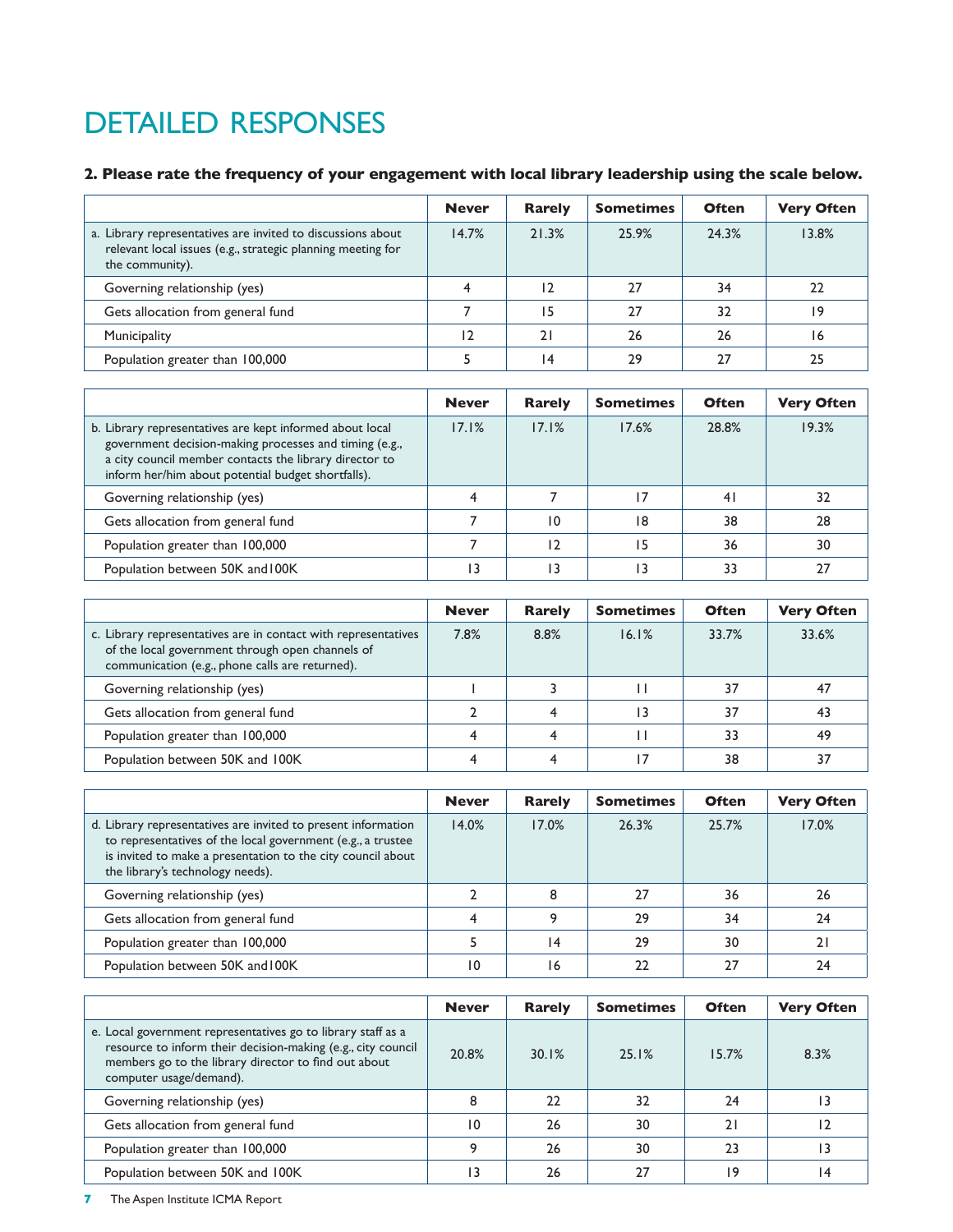|                                   | At least<br>weekly | At least<br>monthly | At least every<br>six months | Very rarely<br>or never | Other |
|-----------------------------------|--------------------|---------------------|------------------------------|-------------------------|-------|
|                                   | 30.4%              | 27.4%               | 16.0%                        | 22.4%                   | 3.8%  |
| Governing relationship (yes)      | 52                 | 32                  | 10                           |                         |       |
| Gets allocation from general fund | 45                 | 30                  | 12                           |                         |       |
| Municipality                      | 35                 | 27                  | 15                           | 21                      |       |
| Population between 50K and 100K   | 26                 | 36                  | 19                           | 29                      |       |

### **4. How often do you have contact with the chief librarian/library director?**

#### **5. Please indicate your level of agreement with the following statements using the scale provided.**

|                                                     | <b>Strongly</b><br>disagree | <b>Disagree</b> | <b>Neutral</b> | <b>Agree</b> | <b>Strongly</b><br>agree |
|-----------------------------------------------------|-----------------------------|-----------------|----------------|--------------|--------------------------|
| a. Libraries in my community are adequately funded. | 4.0%                        | 19.6%           | 23.8%          | 41.0%        | 11.7%                    |
| Governing relationship (yes)                        | 4                           | 21              | 15             | 46           | 14                       |
| Gets allocation from general fund                   | 4                           | 22              | 18             | 44           | 12                       |
| Population greater than 100,000                     |                             | 16              | 22             | 46           |                          |
| Population between 50K and 100K                     | ◢                           | 17              | 18             | 45           | 18                       |
| Population between 25K and 50K                      |                             | 20              | 22             | 44           |                          |

|                                                                               | <b>Strongly</b><br>disagree | <b>Disagree</b> | <b>Neutral</b> | <b>Agree</b> | <b>Strongly</b><br>agree |
|-------------------------------------------------------------------------------|-----------------------------|-----------------|----------------|--------------|--------------------------|
| b. The library budget is often more vulnerable to cuts than<br>other budgets. | 8.2%                        | 28.7%           | 35.7%          | 22.8%        | 4.6%                     |
| Governing relationship (yes)                                                  | ۰                           | 34              | 29             | 23           |                          |
| Gets allocation from general fund                                             |                             | 32              | 29             | 26           |                          |
| Population greater than 100,000                                               |                             | 29              | 37             | 23           |                          |
| Population between 50K and 100K                                               |                             | 33              | 34             | 21           |                          |

|                                                                             | <b>Strongly</b><br>disagree | <b>Disagree</b> | <b>Neutral</b> | <b>Agree</b> | <b>Strongly</b><br>agree |
|-----------------------------------------------------------------------------|-----------------------------|-----------------|----------------|--------------|--------------------------|
| c. More funding is needed to support the library's role in<br>my community. | 3.8%                        | 12.1%           | 39.2%          | 34.0%        | 10.9%                    |
| Governing relationship (yes)                                                |                             | 12              | 32             | 40           |                          |
| Gets allocation from general fund                                           |                             |                 | 34             | 38           |                          |

### **7. Is the local public library system funded at least partially by financial support from non-governmental entities (i.e., foundations, non-profits, etc.)?**

|                                                                                                              | <b>Yes</b> | <b>No</b> | Don't know |
|--------------------------------------------------------------------------------------------------------------|------------|-----------|------------|
| Local public library system funded at least partially by financial<br>support from non-governmental entities | 53.9%      | 17.8%     | 28.3%      |
| Governing relationship (yes)                                                                                 | 67         | 25        | 8          |
| Gets allocation from general fund                                                                            | 65         | 22        | 13         |
| Population greater than 100,000                                                                              | 75         | П         | 14         |
| Population between 50K and 100K                                                                              | 64         | 15        | 21         |
| Population between 5K and 10K                                                                                | 48         | 20        | 32         |
| <b>East South Central</b>                                                                                    | 45         | 24        | 38         |
| <b>West South Central</b>                                                                                    | 58         | 23        | 20         |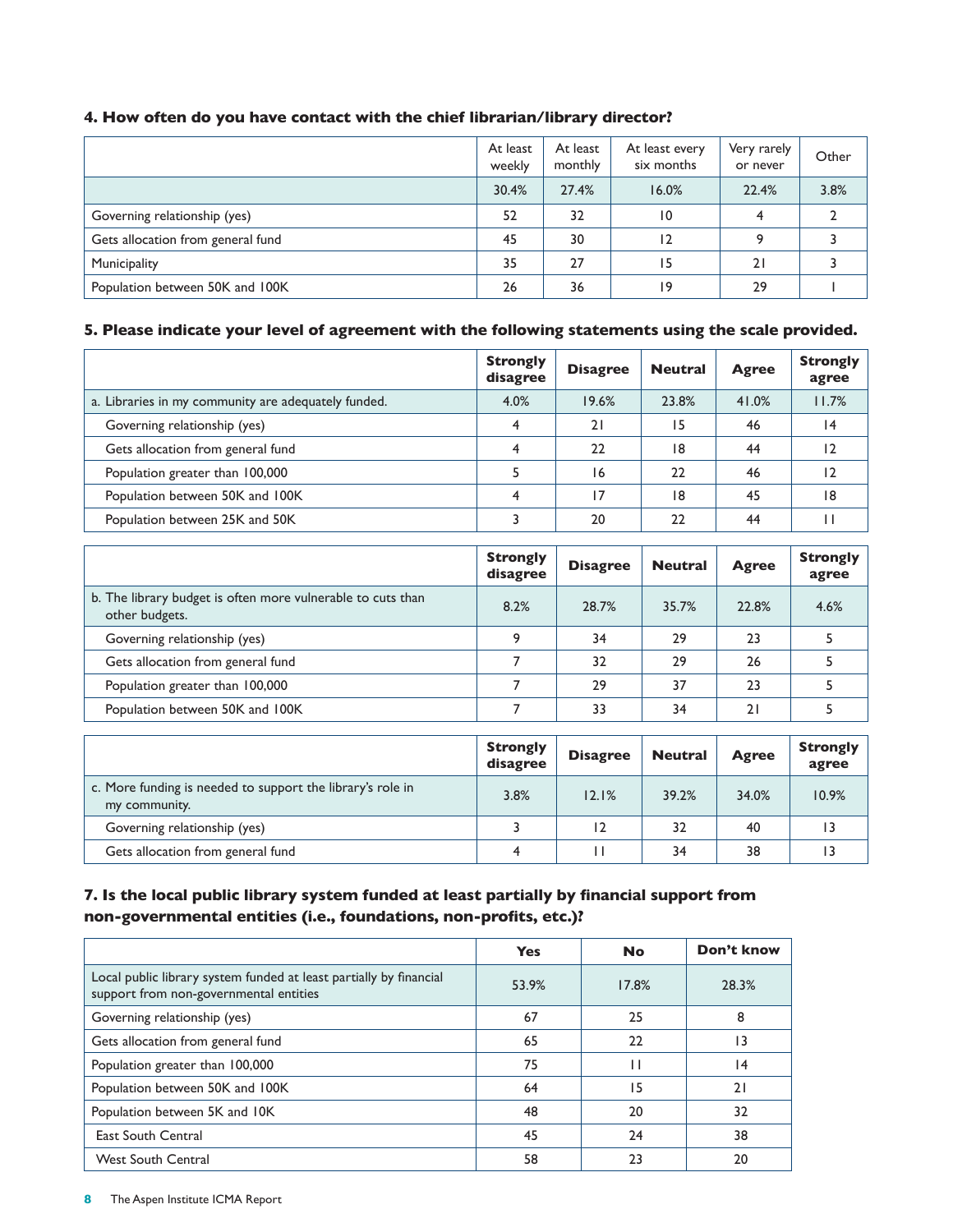|                                                                                | <b>Yes</b> | <b>No</b> |
|--------------------------------------------------------------------------------|------------|-----------|
| Aware that the Federal E-rate funding program can be used to support libraries | 31.5%      | 68.5%     |
| Governing relationship (yes)                                                   | 50         | 50        |
| Gets allocation from general fund                                              | 44         | 56        |
| Population greater than 100,000                                                | 56         | 43        |
| Population between 50K and 100K                                                | 42         | 58        |
| <b>East North Central</b>                                                      | 18         | 82        |
| <b>West North Central</b>                                                      | 23         |           |

#### **8. Are you aware that the Federal E-rate funding program can be used to support libraries?**

### **9. Are Federal E-rate funds currently being used to support libraries in your community?**

|                                                                                     | <b>Yes</b> | No              | Don't know |
|-------------------------------------------------------------------------------------|------------|-----------------|------------|
| Federal E-rate funds currently being used to support libraries in<br>your community | 17.2%      | 20.2%           | 62.6%      |
| Governing relationship (yes)                                                        | 28         | 32              | 40         |
| Gets allocation from general fund                                                   | 24         | 28              | 47         |
| Population greater than 100,000                                                     | 38         | 19              | 42         |
| Population between 50K and 100K                                                     | 23         | 20              | 57         |
| <b>East North Central</b>                                                           | 8          | $\overline{13}$ | 79         |
| <b>West North Central</b>                                                           | 3          | つろ              | 64         |

## **11. How would you rate the level of public interest in library services in the community that you represent? (Indicators of public interest might include levels of utilization or public advocacy, among other factors.)**

|                                                                  | Very low | Low  | Moderate | High           | Very high |
|------------------------------------------------------------------|----------|------|----------|----------------|-----------|
| Level of public interest in library services in the<br>community | 0.7%     | 4.3% | 34.9%    | 43.2%          | 16.9%     |
| Governing relationship (yes)                                     | $\ast$   |      | 30       | 46             | 19        |
| Population greater than 100,000                                  |          |      | 27       | 47             | 24        |
| Population between 50K and 100K                                  |          |      | 29       | 41             | 26        |
| Population between 25K and 50K                                   |          |      | 33       | 4 <sub>1</sub> |           |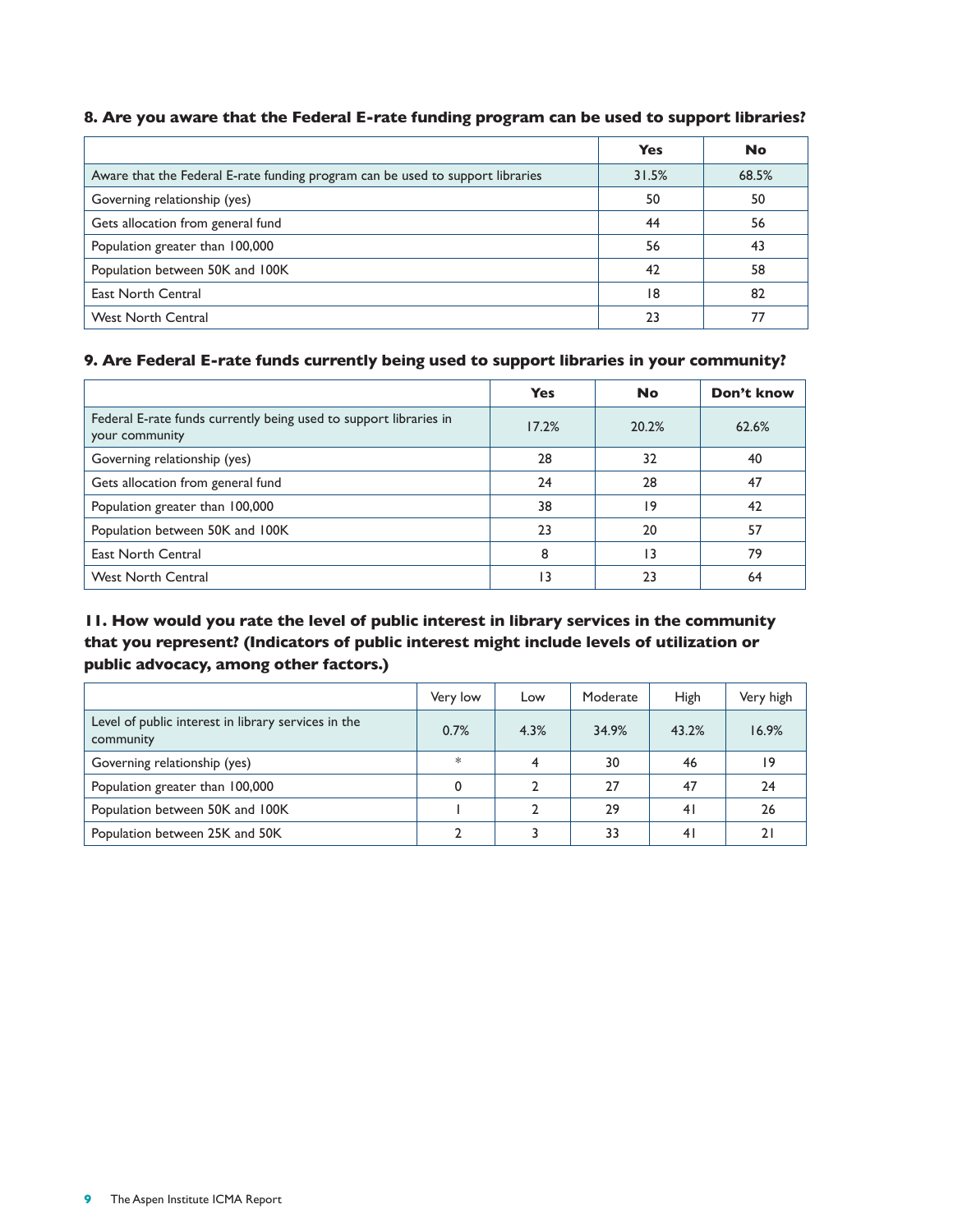# **13. Please rate the extent to which each of the following areas represents a current priority of your community.**

|                                          | Not a current<br>priority | Low<br>priority | <b>Medium</b><br>priority | High<br>priority | <b>Very high</b><br>priority |
|------------------------------------------|---------------------------|-----------------|---------------------------|------------------|------------------------------|
| a. Access to high-speed Internet service | 2.1%                      | 3.5%            | 18.0%                     | 51.3%            | 25.1%                        |
| Governing relationship (yes)             |                           |                 | 16                        | 54               | 27                           |
| Gets allocation from general fund        |                           |                 | 15                        | 54               | 26                           |

|                                 | Not a current<br>priority | Low<br>priority | <b>Medium</b><br>priority | <b>High</b><br>priority | <b>Very high</b><br>priority |
|---------------------------------|---------------------------|-----------------|---------------------------|-------------------------|------------------------------|
| b. Digital literacy             | 3.5%                      | 8.4%            | 36.2%                     | 41.7%                   | 10.3%                        |
| Governing relationship (yes)    |                           |                 | 37                        | 44                      | $\overline{10}$              |
| Population greater than 100,000 |                           |                 | 27                        | 43                      | 24                           |
| Population between 50K and 100K |                           |                 | 32                        | 52                      | 9                            |
| Population between 10K and 25K  |                           |                 | 37                        | 44                      | 8                            |

|                                       | Not a current<br>priority | Low<br>priority | <b>Medium</b><br>priority | <b>High</b><br>priority | <b>Very high</b><br>priority |
|---------------------------------------|---------------------------|-----------------|---------------------------|-------------------------|------------------------------|
| c. Neighborhood/community development | $1.6\%$                   | 10.0%           | 29.7%                     | 43.5%                   | 15.2%                        |
| Population greater than 100,000       |                           |                 | 23                        | 43                      | 28                           |
| Population between 50K and 100K       |                           |                 | 19                        | 54                      | 15                           |

|                                 | Not a current<br>priority | Low<br>priority | <b>Medium</b><br>priority | <b>High</b><br>priority | <b>Very high</b><br>priority |
|---------------------------------|---------------------------|-----------------|---------------------------|-------------------------|------------------------------|
| d. Civic engagement             | 1.3%                      | 9.6%            | 36.5%                     | 41.5%                   | 11.2%                        |
| Population greater than 100,000 |                           |                 | 29                        | 44                      | 22                           |
| Population between 50K and 100K |                           |                 | 25                        | 56                      |                              |

|                                   | Not a current<br>priority | Low<br>priority | <b>Medium</b><br>priority | <b>High</b><br>priority | <b>Very high</b><br>priority |
|-----------------------------------|---------------------------|-----------------|---------------------------|-------------------------|------------------------------|
| e. Early childhood education      | 1.7%                      | 4.8%            | 26.4%                     | 47.2%                   | 19.9%                        |
| Governing relationship (yes)      |                           |                 | 24                        | 48                      | 22                           |
| Gets allocation from general fund |                           |                 | 24                        | 48                      | 21                           |
| Municipality                      |                           |                 | 26                        | 48                      | 20                           |
| Population greater than 100,000   |                           |                 | 19                        | 40                      | 38                           |

|                                             | Not a current<br>priority | Low<br>priority | <b>Medium</b><br>priority | <b>High</b><br>priority | <b>Very high</b><br>priority |
|---------------------------------------------|---------------------------|-----------------|---------------------------|-------------------------|------------------------------|
| f. Primary/secondary educational attainment | 2.1%                      | 4.2%            | 25.9%                     | 51.0%                   | 16.9%                        |
| Population greater than 100,000             |                           |                 |                           | 45                      | 34                           |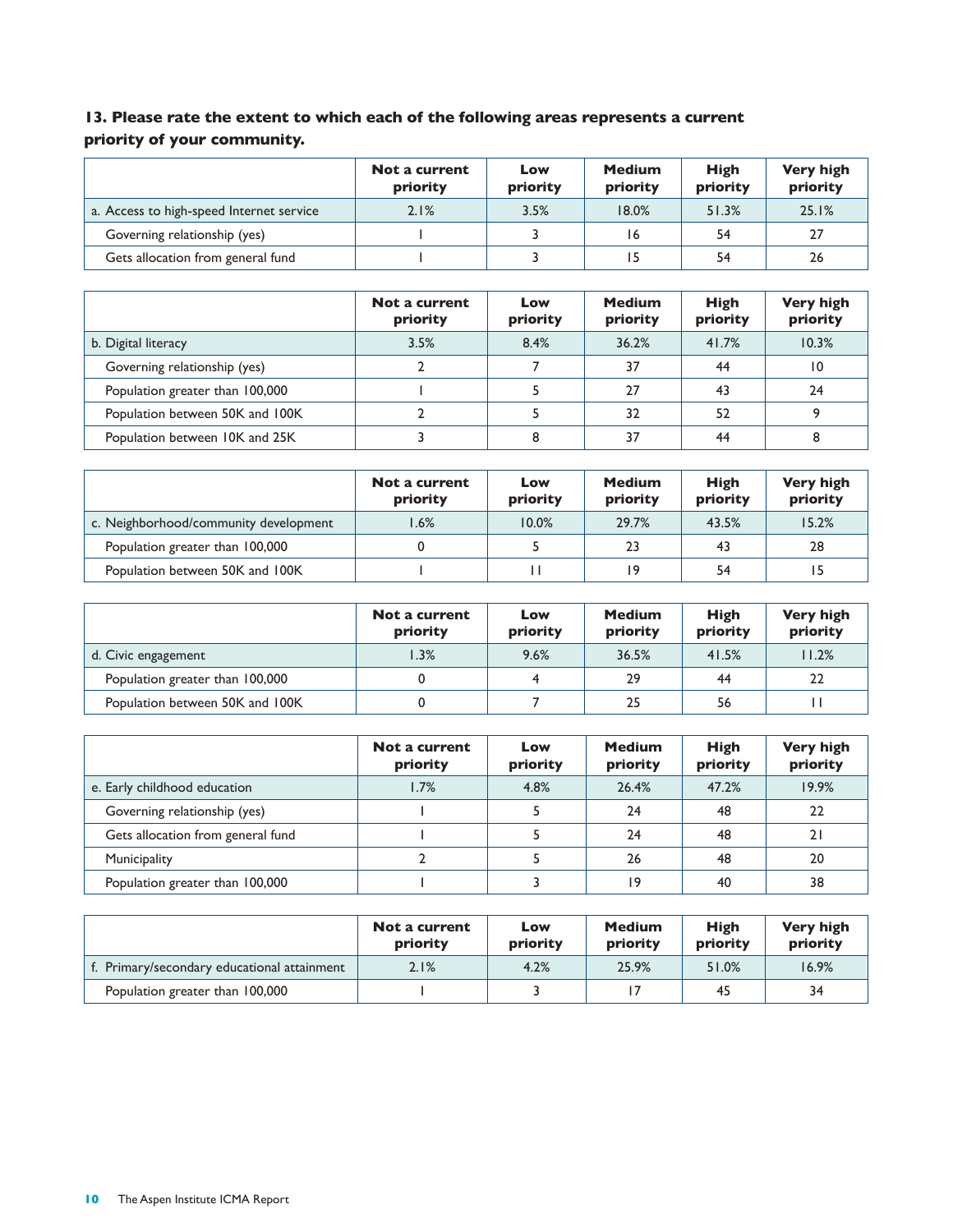**14. Please describe the role that your local library currently plays in advancing community goals in each of the following areas.**

|                                          | <b>None</b> | <b>Minimal</b> | <b>Moderate</b> | Important | <b>Highly</b><br>important | Don't<br>know |
|------------------------------------------|-------------|----------------|-----------------|-----------|----------------------------|---------------|
| a. Access to high-speed Internet service | $1.2\%$     | 4.9%           | 10.5%           | 26.7%     | 46.7%                      | 10.1%         |
| Governing relationship (yes)             |             |                |                 | 28        | 59                         |               |
| Gets allocation from general fund        |             |                |                 | 28        | 55                         |               |
| Population over 100,000                  |             |                |                 | 20        | 63                         |               |
| Population between 50,000 and 100,000    |             |                |                 | 24        |                            |               |

**14. Please describe the role that your local library currently plays in advancing community goals in each of the following areas.**

|                                       | <b>None</b> | <b>Minimal</b> | <b>Moderate</b> | Important | <b>Highly</b><br>important | Don't<br>know |
|---------------------------------------|-------------|----------------|-----------------|-----------|----------------------------|---------------|
| b. Digital literacy                   | 0.8%        | 4.2%           | 15.9%           | 31.2%     | 34.2%                      | 13.7%         |
| Governing relationship (yes)          | 0           |                | 15              | 36        | 42                         |               |
| Gets allocation from general fund     | 0           |                | 15              | 35        | 40                         |               |
| Population over 100,000               | 0           |                |                 | 31        | 53                         |               |
| Population between 50,000 and 100,000 | 0           |                | l I 2           | 30        | 43                         | 10            |

**14. Please describe the role that your local library currently plays in advancing community goals in each of the following areas.**

|                                       | <b>None</b> | <b>Minimal</b> | Moderate | <b>Important</b> | <b>Highly</b><br>important | Don't<br>know |
|---------------------------------------|-------------|----------------|----------|------------------|----------------------------|---------------|
| c. Neighborhood/community development | 3.4%        | 19.1%          | 26.1%    | 23.2%            | 15.5%                      | 12.7%         |
| Governing relationship (yes)          |             | 18             | 31       | 28               | 18                         |               |
| Gets allocation from general fund     |             | 19             | 30       | 26               |                            |               |
| Population between 25,000 and 50,000  |             | 19             | 28       | 21               |                            | 14            |
| Population between 10,000 and 25,000  |             | 23             | 27       | ۱9               | $\overline{4}$             | ۱4            |

### **14. Please describe the role that your local library currently plays in advancing community goals in each of the following areas.**

|                                   | <b>None</b> | <b>Minimal</b> | <b>Moderate</b> | Important | <b>Highly</b><br>important | Don't<br>know |
|-----------------------------------|-------------|----------------|-----------------|-----------|----------------------------|---------------|
| d. Civic engagement               | 2.0%        | 12.9%          | 27.5%           | 28.1%     | 17.3%                      | 12.3%         |
| Governing relationship (yes)      |             |                | 31              | 34        | 20                         |               |
| Gets allocation from general fund |             | 13             |                 | 31        | 19                         |               |
| Population over 100,000           |             |                | 24              | 33        | 26                         |               |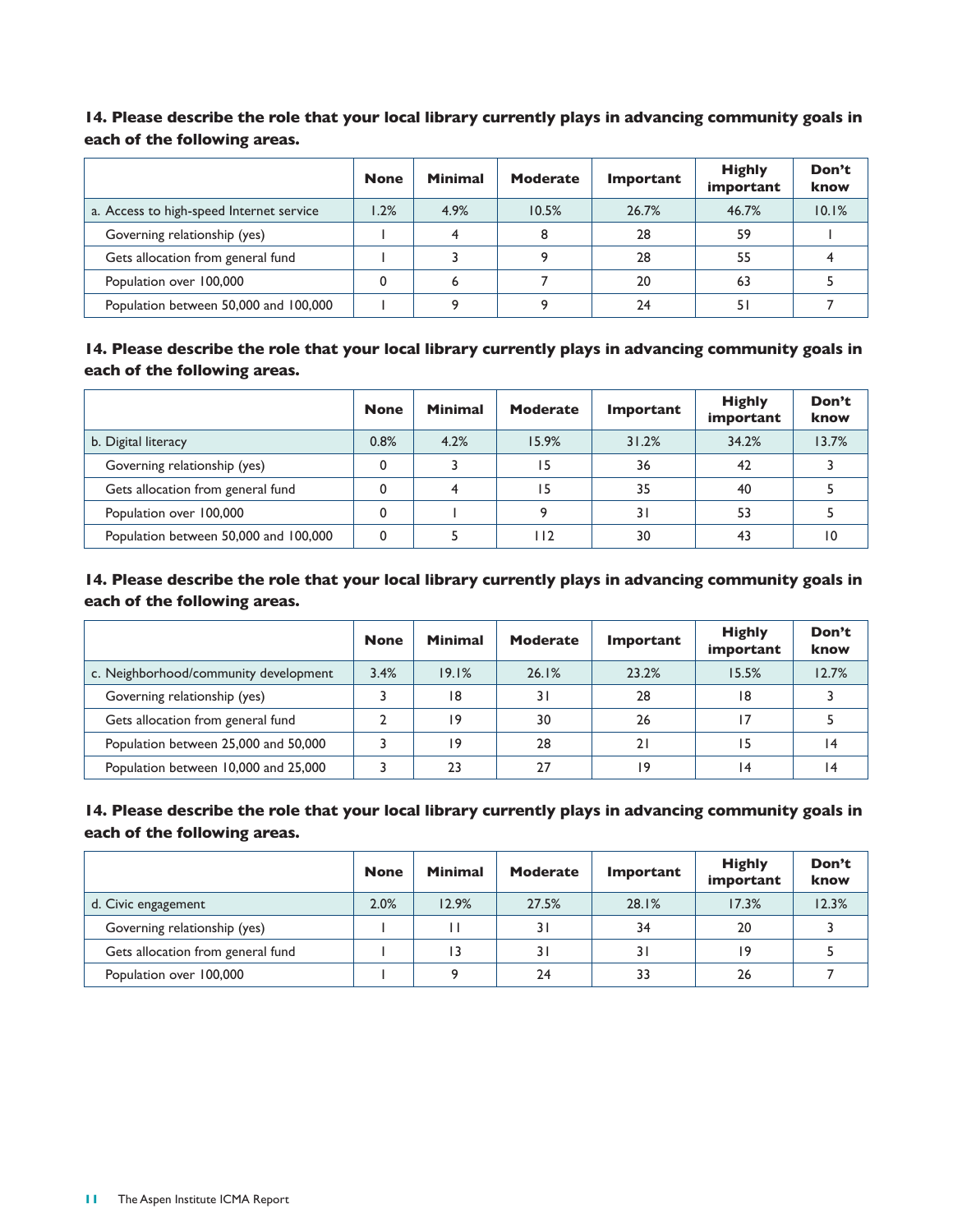**14. Please describe the role that your local library currently plays in advancing community goals in each of the following areas.**

|                                   | <b>None</b> | <b>Minimal</b> | <b>Moderate</b> | Important | <b>Highly</b><br>important | Don't<br>know |
|-----------------------------------|-------------|----------------|-----------------|-----------|----------------------------|---------------|
| e. Early childhood education      | 1.2%        | 4.4%           | 17.4%           | 29.9%     | 34.8%                      | 12.4%         |
| Governing relationship (yes)      |             |                | 18              | 31        | 44                         |               |
| Gets allocation from general fund |             |                | 17              | 32        | 4 <sup>1</sup>             |               |
| Population over 100,000           |             |                | 10              | 24        | 55                         |               |

**14. Please describe the role that your local library currently plays in advancing community goals in each of the following areas.**

|                                             | <b>None</b> | <b>Minimal</b> | <b>Moderate</b> | <b>Important</b> | <b>Highly</b><br>important | Don't<br>know |
|---------------------------------------------|-------------|----------------|-----------------|------------------|----------------------------|---------------|
| f. Primary/secondary educational attainment | 1.2%        | 6.4%           | 20.5%           | 33.9%            | 25.4%                      | 12.6%         |
| Governing relationship (yes)                |             |                | 22              | 39               | 29                         |               |
| Gets allocation from general fund           |             |                | 22              | 37               | 28                         |               |
| Population over 100,000                     |             |                | 17              | 34               | 39                         |               |
| <b>Population less than 2,500</b>           |             |                | 19              | 35               | 18                         | 18            |

**15. Please indicate whether each of the following is something you think your community's public libraries should DEFINITELY do, should MAYBE do, or should definitely NOT do.**

| 17a. Broadband Internet Access<br>and Digital Inclusion     | <b>Should</b><br>definitely do | <b>Should</b><br>maybe do | <b>Should</b><br>definitely not do | <b>No opinion</b><br>either way | Don't<br>know |
|-------------------------------------------------------------|--------------------------------|---------------------------|------------------------------------|---------------------------------|---------------|
| a. Provide free access to high-speed<br>broadband and Wi-Fi | 84.2%                          | 9.1%                      | 0.7%                               | 2.4%                            | 3.5%          |
| Governing relationship (yes)                                | 90                             |                           |                                    |                                 |               |
| Gets allocation from general fund                           | 88                             | 8                         |                                    |                                 |               |
| Population over 100,000                                     | 91                             | ь                         |                                    |                                 |               |
| Population between 50,000 and 100,000                       | 90                             |                           |                                    |                                 |               |

| <b>15a. Broadband Internet Access</b><br>and Digital Inclusion                                                     | <b>Should</b><br>definitely do | <b>Should</b><br>maybe do | <b>Should</b><br>definitely not do | <b>No opinion</b><br>either way | Don't<br>know |
|--------------------------------------------------------------------------------------------------------------------|--------------------------------|---------------------------|------------------------------------|---------------------------------|---------------|
| b. Offer programs to teach people how<br>to use digital tools such as computers,<br>tablets, smartphones, and apps | 63.0%                          | 29.4%                     | 1.0%                               | 2.8%                            | 3.9%          |
| Gets allocation from general fund                                                                                  | 70                             | 26                        |                                    |                                 |               |
| Population over 100,000                                                                                            | 73                             | 21                        |                                    |                                 |               |
| Population between 50,000 and 100,000                                                                              | 71                             | 24                        |                                    |                                 |               |
| Population between 25,000 and 50,000                                                                               | 67                             | 29                        |                                    |                                 |               |

| 15a. Broadband Internet Access<br>and Digital Inclusion                                    | <b>Should</b><br>definitely do | <b>Should</b><br>maybe do | <b>Should</b><br>definitely not do | <b>No opinion</b><br>either way | Don't<br>know |
|--------------------------------------------------------------------------------------------|--------------------------------|---------------------------|------------------------------------|---------------------------------|---------------|
| c. Offer programs to teach people about<br>protecting their privacy and security<br>online | 45.4%                          | 42.8%                     | 1.7%                               | 5.7%                            | 4.4%          |
| Gets allocation from general fund                                                          | 47                             | 40                        |                                    |                                 |               |
| Population over 100,000                                                                    | 49                             | 41                        |                                    |                                 |               |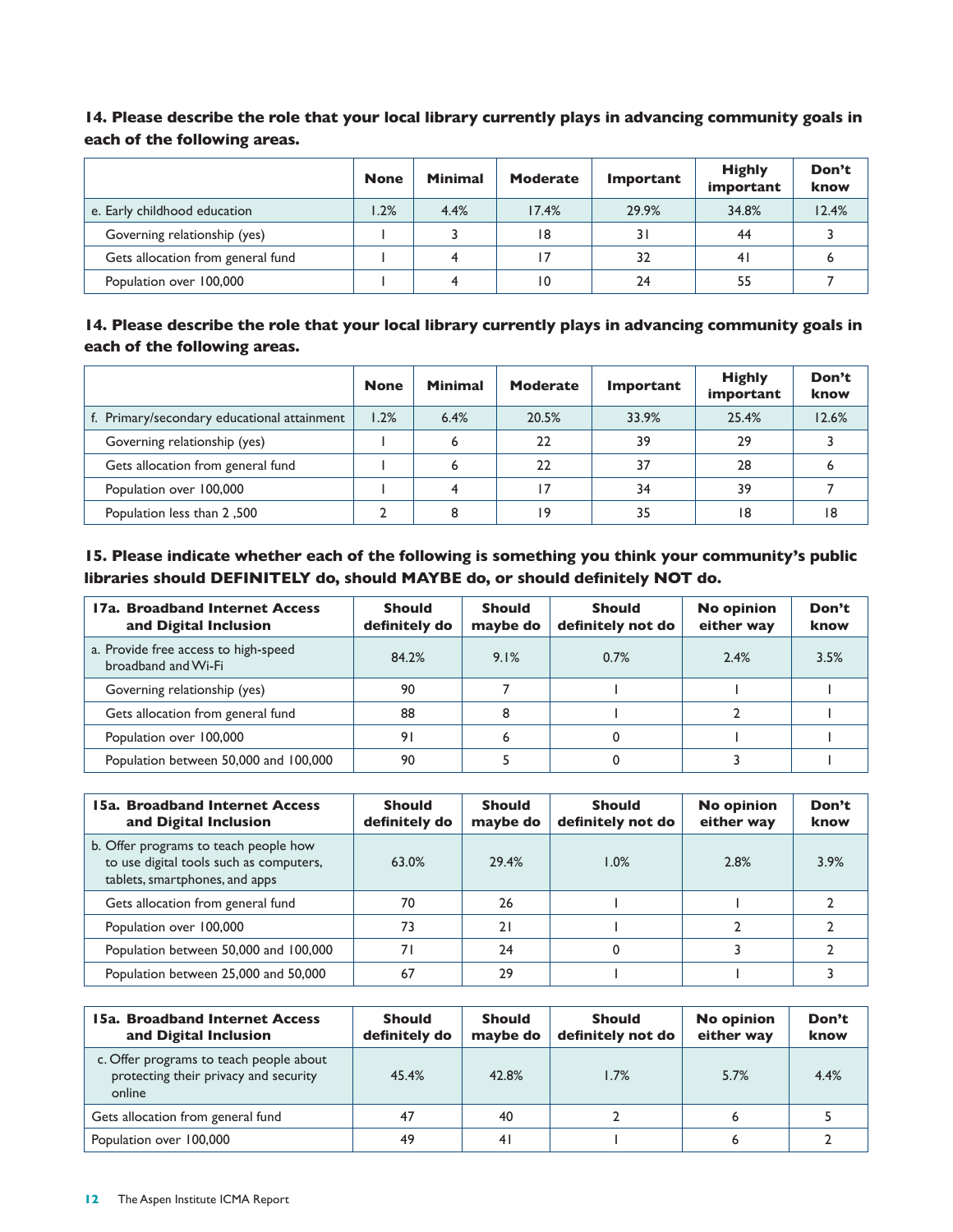| 15a. Broadband Internet Access<br>and Digital Inclusion                               | <b>Should</b><br>definitely do | <b>Should</b><br>maybe do | <b>Should definitely</b><br>not do | <b>No opinion</b><br>either way | Don't<br>know |
|---------------------------------------------------------------------------------------|--------------------------------|---------------------------|------------------------------------|---------------------------------|---------------|
| d. Help low-income families to understand<br>options for accessing broadband services | 50.1%                          | 35.6%                     | 1.7%                               | 7.3%                            | 5.0%          |
| Gets allocation from general fund                                                     | 53                             | 33                        |                                    |                                 |               |
| Municipality                                                                          | 52                             | 36                        |                                    |                                 |               |
| Population over 100,000                                                               | 57                             | 31                        |                                    |                                 |               |

| <b>15a. Broadband Internet Access</b><br>and Digital Inclusion                                                      | <b>Should</b><br>definitely do | <b>Should</b><br>maybe do | <b>Should definitely</b><br>not do | <b>No opinion</b><br>either way | Don't<br>know |
|---------------------------------------------------------------------------------------------------------------------|--------------------------------|---------------------------|------------------------------------|---------------------------------|---------------|
| e. Loan technology tools that allow home<br>use of broadband services (mobile hot<br>spots, laptops, tablets, etc.) | 19.6%                          | 39.0%                     | 19.7%                              | 13.3%                           | 8.5%          |
| No significant differences                                                                                          |                                |                           |                                    |                                 |               |

| <b>15b. Public Services and Civic</b><br><b>Engagement</b> | <b>Should</b><br>definitely do | <b>Should</b><br>maybe do | <b>Should definitely</b><br>not do | <b>No opinion</b><br>either way | Don't<br>know |
|------------------------------------------------------------|--------------------------------|---------------------------|------------------------------------|---------------------------------|---------------|
| b. Support provision of public health services             | 23.7%                          | 43.1%                     | 13.4%                              | 12.4%                           | 7.5%          |
| Population over 100,000                                    | 33                             | 37                        |                                    |                                 |               |
| Population between 5,000 and 10,000                        |                                | 44                        |                                    |                                 |               |

| <b>15b. Public Services and Civic</b><br><b>Engagement</b> | <b>Should</b><br>definitely do | <b>Should</b><br>maybe do | <b>Should definitely</b><br>not do | <b>No opinion</b><br>either way | Don't<br>know |
|------------------------------------------------------------|--------------------------------|---------------------------|------------------------------------|---------------------------------|---------------|
| f. Provide a forum for convening public<br>discussions     | 38.8%                          | 37.3%                     | 5.8%                               | 11.9%                           | 6.1%          |
| Governing relationship (yes)                               | 45                             | 37                        | 6                                  | 10                              |               |
| Population over 100,000                                    | 60                             | 26                        | 4                                  | 7                               |               |
| Population between 50,000 and 100,000                      | 50                             | 39                        | 3                                  | 5                               |               |
| Population between 25,000 and 50,000                       | 42                             | 38                        | 6                                  | П                               |               |
| <b>East North Central</b>                                  | 35                             | 35                        | 4                                  | 17                              | 8             |
| <b>West North Central</b>                                  | 36                             | 39                        | 5                                  | П                               | 9             |
| <b>East South Central</b>                                  | 33                             | 35                        | 9                                  | 13                              | 10            |
| South Atlantic                                             | 35                             | 42                        | 8                                  | 10                              | 4             |
| <b>Mountain</b>                                            | 44                             | 32                        | 4                                  | 4                               | 6             |
| Pacific Coast                                              | 45                             | 36                        | 5                                  | 13                              |               |

| 15c. Education                                                                | <b>Should</b><br>definitely do | <b>Should</b><br>maybe do | <b>Should definitely</b><br>not do | <b>No opinion</b><br>either way | Don't<br>know |
|-------------------------------------------------------------------------------|--------------------------------|---------------------------|------------------------------------|---------------------------------|---------------|
| b. Coordinate more closely with local<br>schools to provide resources to kids | 72.6%                          | 20.0%                     | 0.8%                               | 2.3%                            | 4.3%          |
| Governing relationship (yes)                                                  | 78                             | 19                        |                                    |                                 |               |
| Gets allocation from general fund                                             | 76                             | 20                        |                                    |                                 |               |
| Population over 100,000                                                       | 81                             | 13                        |                                    |                                 |               |
| Population between 25,000 and 50,000                                          | 85                             | 13                        |                                    |                                 |               |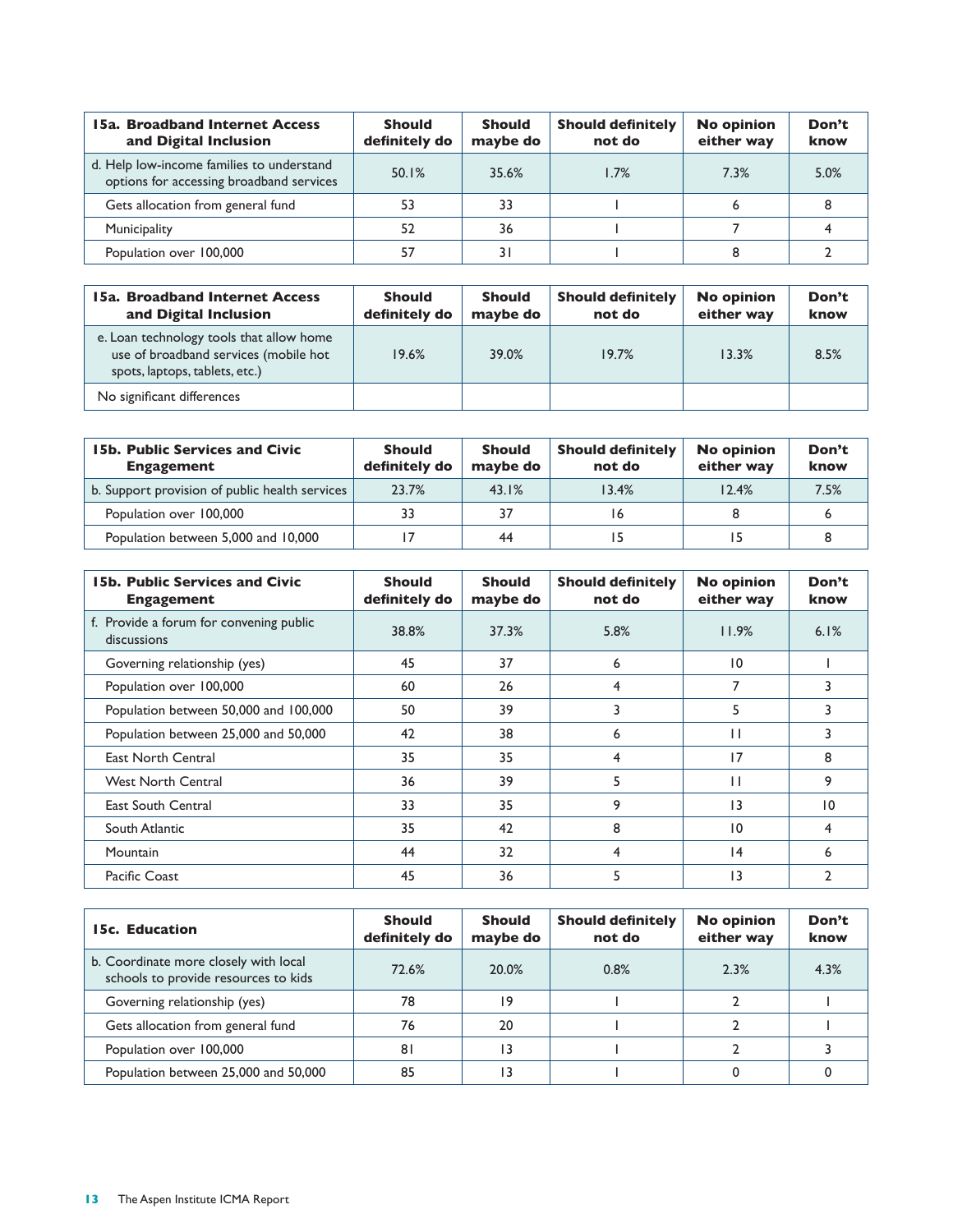| 15c. Education                         | <b>Should</b><br>definitely do | <b>Should</b><br>maybe do | <b>Should definitely</b><br>not do | <b>No opinion</b><br>either way | Don't<br>know |
|----------------------------------------|--------------------------------|---------------------------|------------------------------------|---------------------------------|---------------|
| d. Provide online learning experiences | 56.8%                          | 32.5%                     | 0.9%                               | 5.2%                            | 4.5%          |
| Governing relationship (yes)           | 61                             | 30                        |                                    |                                 |               |
| Population over 100,000                | 70                             | 23                        |                                    |                                 |               |
| Population between 50,000 and 100,000  | 68                             | 27                        |                                    |                                 |               |

| 15c. Education                                                                                              | <b>Should</b><br>definitely do | <b>Should</b><br>maybe do | <b>Should definitely</b><br>not do | <b>No opinion</b><br>either way | Don't<br>know |
|-------------------------------------------------------------------------------------------------------------|--------------------------------|---------------------------|------------------------------------|---------------------------------|---------------|
| e Provide creative space and materials for<br>community members to create, learn, and<br>share (makerspace) | 49.8%                          | 34.5%                     | 2.2%                               | 8.1%                            | 5.4%          |
| Governing relationship (yes)                                                                                | 55                             | 34                        |                                    | 8                               |               |
| Gets allocation from general fund                                                                           | 54                             | 34                        |                                    | 8                               |               |
| Population over 100,000                                                                                     | 63                             | 26                        |                                    |                                 |               |
| Population between 50,000 and 100,000                                                                       | 58                             | 31                        |                                    |                                 |               |
| Mid Atlantic                                                                                                | 64                             | 26                        |                                    |                                 |               |

| 15d. Workforce Development                                                      | <b>Should</b><br>definitely do | <b>Should</b><br>maybe do | <b>Should definitely</b><br>not do | <b>No opinion</b><br>either way | Don't<br>know |
|---------------------------------------------------------------------------------|--------------------------------|---------------------------|------------------------------------|---------------------------------|---------------|
| b. Provide training, technology, and resources<br>to develop job-related skills | 31.9%                          | 41.9%                     | 8.6%                               | 11.1%                           | 6.5%          |
| Population over 100,000                                                         | 47                             | 36                        |                                    |                                 |               |
| Population between 50,000 and 100,000                                           | 36                             | 47                        |                                    |                                 |               |

| 15d. Workforce Development                                                                                                                        | <b>Should</b><br>definitely do | <b>Should</b><br>maybe do | <b>Should definitely</b><br>not do | <b>No opinion</b><br>either way | Don't<br>know |
|---------------------------------------------------------------------------------------------------------------------------------------------------|--------------------------------|---------------------------|------------------------------------|---------------------------------|---------------|
| c. Coordinate with local employers to<br>connect community residents to training<br>and career development resources that<br>local employers need | 31.3%                          | 41.5%                     | 7.9%                               | 12.3%                           | 7.0%          |
| Governing relationship (yes)                                                                                                                      | 34                             | 45                        |                                    |                                 |               |
| Population over 100,000                                                                                                                           | 44                             | 37                        |                                    | Q                               |               |

| 15e. Economic Development                                         | <b>Should</b><br>definitely do | <b>Should</b><br>maybe do | <b>Should definitely</b><br>not do | <b>No opinion</b><br>either way | Don't<br>know |
|-------------------------------------------------------------------|--------------------------------|---------------------------|------------------------------------|---------------------------------|---------------|
| a. Provide information and training on how<br>to start a business | 22.2%                          | 48.9%                     | 10.8%                              | 12.1%                           | 6.0%          |
| Governing relationship (yes)                                      | 25                             | 51                        |                                    | 10                              |               |
| Population over 100,000                                           | 40                             | 40                        |                                    |                                 |               |

| <b>15e. Economic Development</b>                             | <b>Should</b><br>definitely do | <b>Should</b><br>maybe do | <b>Should definitely</b><br>not do | <b>No opinion</b><br>either way | Don't<br>know |
|--------------------------------------------------------------|--------------------------------|---------------------------|------------------------------------|---------------------------------|---------------|
| d. Provide workspace for mobile workers<br>and entrepreneurs | 23.4%                          | 40.9%                     | 14.4%                              | 13.9%                           | 7.4%          |
| Governing relationship (yes)                                 | 27                             | 41                        | 14                                 |                                 |               |
| Population over 100,000                                      | 32                             | 43                        | 10                                 | 10                              |               |
| Population between 50,000 and 100,000                        | 26                             | 40                        | 16                                 | 14                              |               |